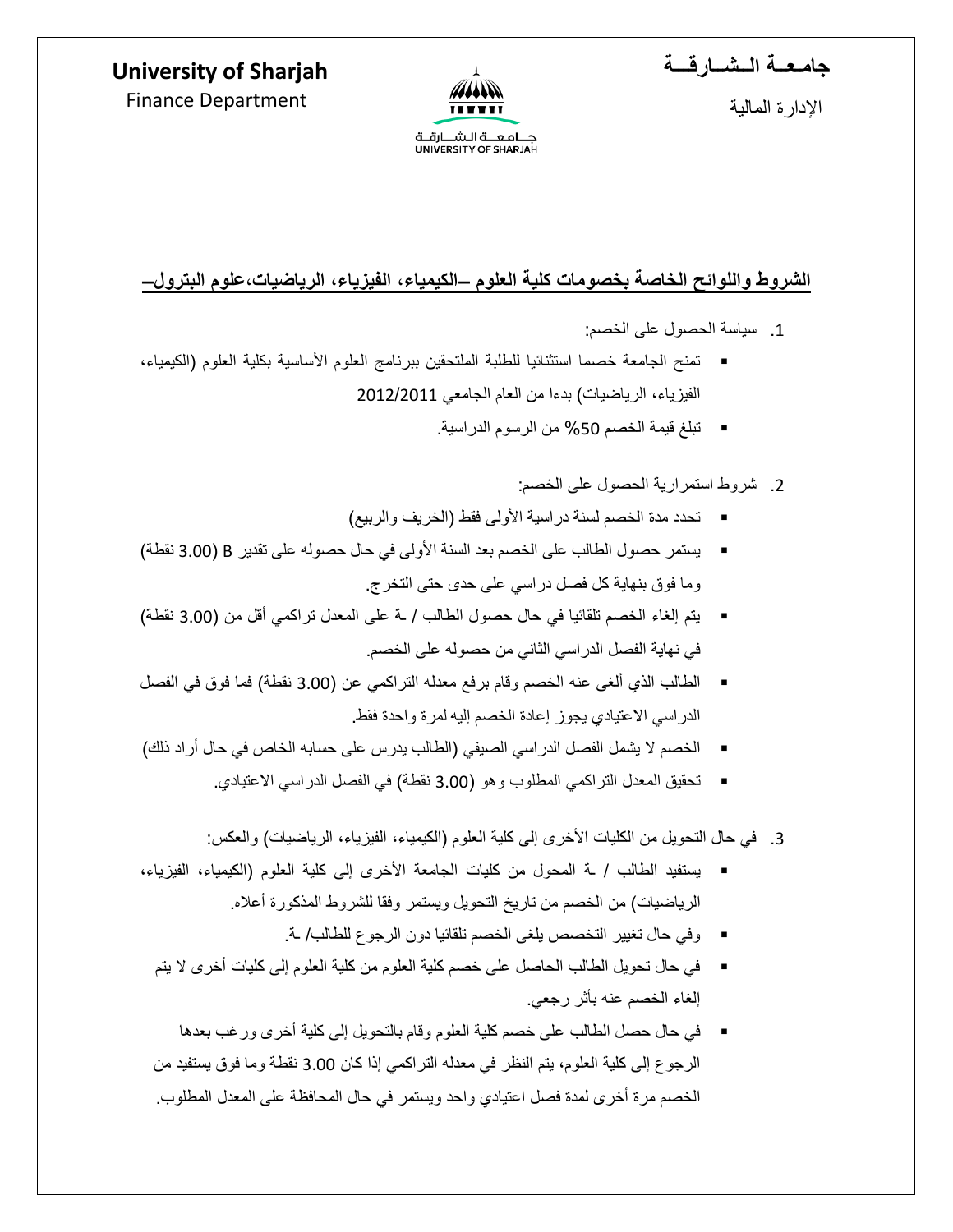# **University of Sharjah**



اإلدارة المالية



ANN  $\overline{111111}$ 

جــــامــعــــة الــشـــارقـــة<br>UNIVERSITY OF SHARJAH

- .4 طلبة كلية العلوم الحاصلين على منح كاملة من جهات خارجية وتم إلغاء المنحة عنهم، يتم إعطاء الطالب الخصم لمدة فصل دراسي واحد وبعدها يتم النظر في معدله التراكمي.
- 5. العبء الدراسي: الحد الأدنى للتسجيل 12 ساعة معتمدة (دراسية أو مالية ايهما يحقق الحد الأدنى للعبء الدراسي).
	- .6 يستفيد الطالب الملتحق بالجامعة قبل الفصل الدراسي الخريف 2016/2015 من جميع الخصومات المستحقة مثل (خصم الأخوة، خصم الامتياز ) أو أي خصومات أخرى ممنوحة من قبل الجامعة على صافي الرسوم الدراسية بعد احتساب خصم كلية العلوم.

#### **لقد قرأت الشروط واللوائح الواردة أعاله، وأوافق عليها:**

|  | اسم الطالب/ ـة . |
|--|------------------|
|  | الرقم الجامعي :  |
|  | الـتــاريــخ :   |
|  | التوقيع :        |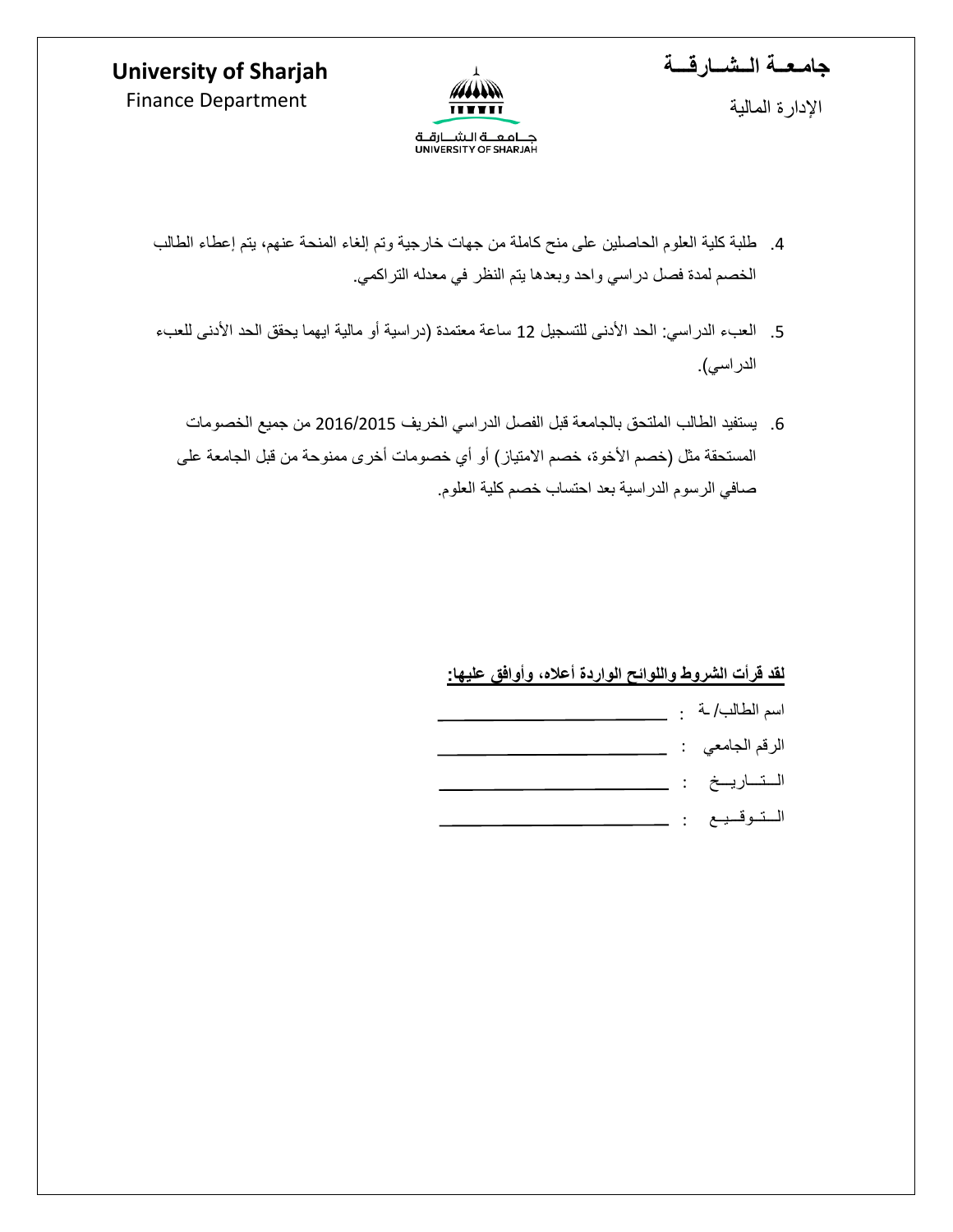### **University of Sharjah**

Finance Department



**جامـعــة الــشــارقـــة**

اإلدارة المالية

بامعية الشيبارقية UNIVERSITY OF SHARJAH

# **Terms and Conditions regarding the Science Discount (Chemistry, Applied Physics, Mathematics and Petroleum)**

- 1. Policy in receiving the discount:
	- The university grants instant discount for the students enrolled in the Science College of majors (Chemistry, Applied Physics, Mathematics and Petroleum) starting from the academic year 2011/2012
	- Value of the discount is of 50% from the tuition fees.
- 2. Continuity terms of the discount:
	- **Duration of the discount is of the first year only (Fall and Spring semesters)**
	- Student continues in receiving the discount after his first year if the cumulative GPA at the end of the second semester is of 3.00 and above. At the end of each semester if the CGPA required is achieved, the discount continues for the student till he graduates.
	- The discount will be automatically cancelled if achievement of minimum CGPA (3.00 points) is not met in the regular semester.
	- If the discount has been cancelled for the student due to not meeting CGPA condition and the CGPA has been raised to (3.00 points) and above, the discount is rebounded to the student for one semester only.
	- **Discount is not included for summer semesters (student studies on his own** expense if desires to take summer courses).
	- Achieve minimum CGPA of (3.00 points) in the regular semester.
- 3. In case of transfer from other colleges to college of science (chemistry, applied physics, mathematics, petroleum) and vice versa:
	- The student transferring from other colleges to the college of science benefits from the science discount starting from the date of transfer and continues as per the terms and conditions stated above.
	- In the case of change of major, the discount will be automatically cancelled without reference to the student.
	- If a science student who received the discount transfers to a different college, then the discount received will not be cancelled with effect of previous semesters